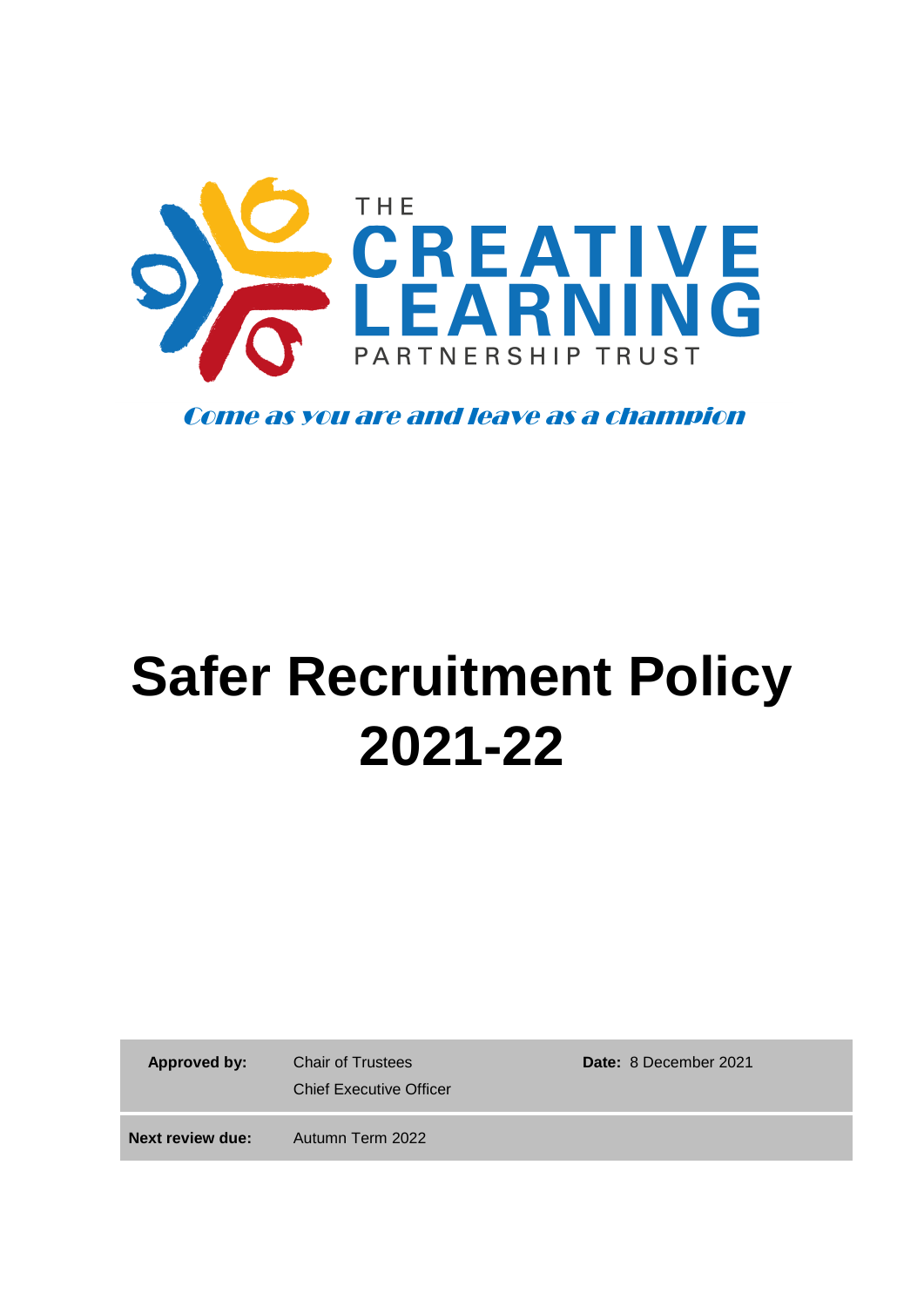# **1.0 Introduction**

- 1.1 The Creative Learning Partnership Trust is committed to providing the highest level of education and care to its pupils and to safeguarding and promoting the welfare of children and young people.
- 1.2 The Creative Learning Partnership Trust recognises that the safe recruitment of its staff in school is essential to safeguard the children in attendance.
- 1.3 Safer practice in recruitment means thinking about and including issues relating to child protection and safeguarding and promoting the welfare of children at every stage of the process and for all people being recruited.
- 1.4 This policy is **NOT** a Recruitment and Selection Guide and deals only with safer recruitment. The content of this policy is in line with Keeping Children Safe in Education 2021.

# **2.0 Aims and Objectives**

- 2.1 The aims of this safer recruitment policy are as follows;
	- to help deter, reject or identify people who are unsuitable to work with pupils by having appropriate selection and appointment procedures
	- to ensure that the best staff are recruited on the basis of their suitability, merits and abilities as measured against the job description and person specification
	- to ensure that no applicant is discriminated against on any grounds as per the Equality Act 2010
	- to ensure compliance with the Keeping Children Safe in Education 2021 statutory guidance for schools and colleges on safeguarding children and safer recruitment in education
	- to ensure compliance with current employment legislation
- 2.2 It is recommended that this guidance is used in conjunction with the advice and support of your HR provider.

## **3.0 Roles and Responsibilities**

- 3.1 It is the responsibility of the Trustees, Governors, Headteachers and all other staff involved in recruitment to;
	- ensure that the school operates safe recruitment procedures
	- ensure that appropriate checks are carried out on all staff and volunteers who work at the school
	- to monitor contractors and agencies compliance with this policy
	- 3.2 In this Trust the Trustees are responsible for the appointment of the Chief Executive Officer (CEO), Chief Operating Officer (COO), Chief Financial Officer (CFO) and Head of Business and Operations (HBO). Headteachers, Deputy Heads and Assistant Heads are appointed by Trustees and representatives from the appropriate Local Governing Body (LGB). Trustees have delegated responsibility to the LGB / Headteacher for all teaching and support staff appointments.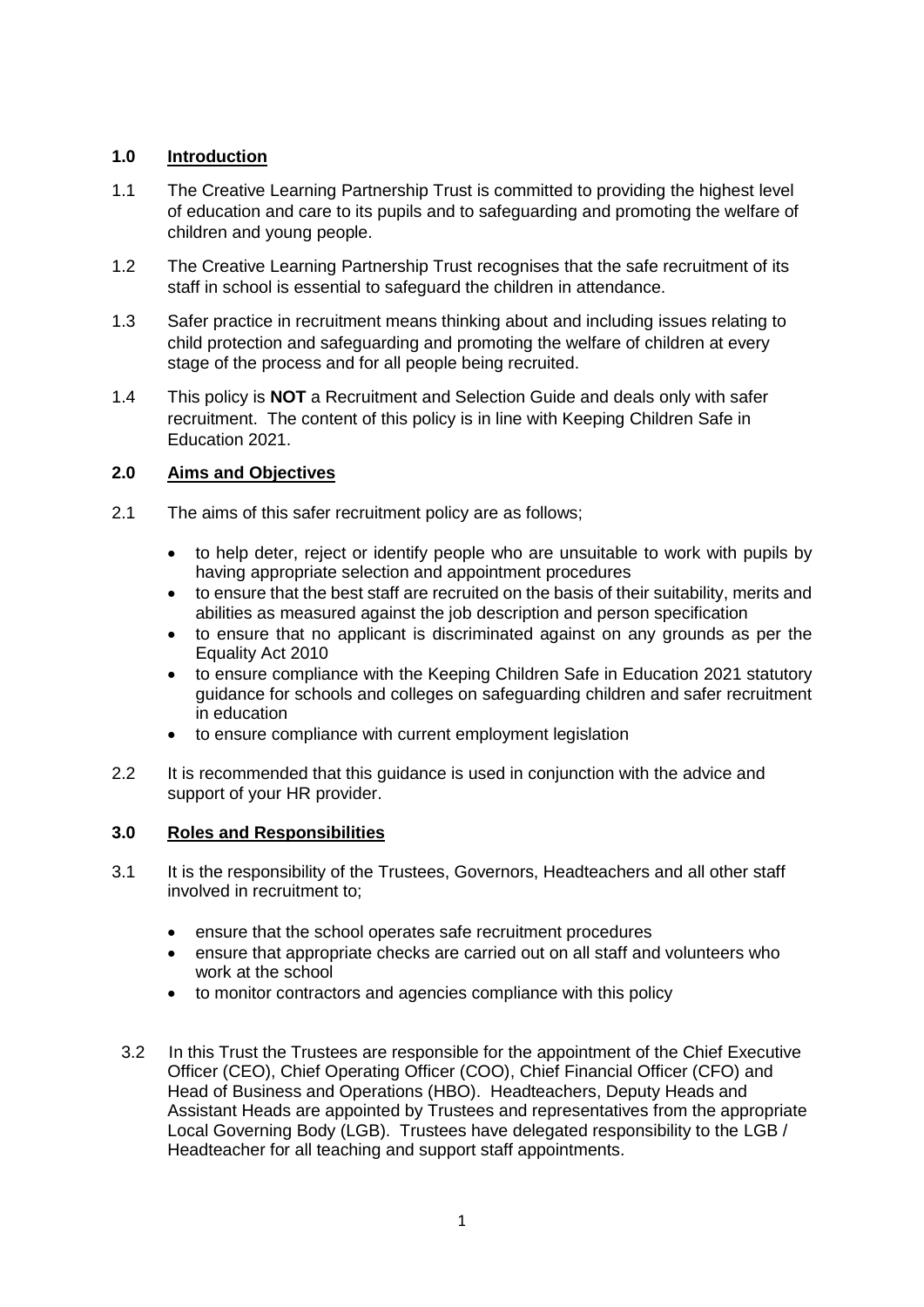- 3.3 It is the responsibility of the Trustees/Local Governing Bodies to:
	- ensure the school has effective policies and procedures in place for recruitment of all staff and volunteers
	- monitor the school's compliance with them

# **4.0 Recruitment and Selection Procedure**

## **4.1 Selection Panel**

- 4.1.1 Any person with a **personal** or **pecuniary interest** in the appointment of a particular applicant must declare it as soon as they are aware of the individual's application and avoid any involvement in the recruitment and selection decision making.
- 4.1.2 At least one member of the selection panel will have completed Safer Recruitment Training<sup>1</sup>

# **4.2 Job Descriptions and Person Specifications**

- 4.2.1 Every job description and person specification will make reference to the postholder's responsibility for safeguarding and promoting the welfare of children.
- 4.2.2 The person specification will include specific reference to suitability to work with children.

# **4.3 Advertisements**

- 4.3.1 Adverts for all posts will include the school's commitment to Safeguarding and the fact the post is exempt from the Rehabilitation of Offenders Act i.e.:
	- This school is committed to safeguarding and promoting the welfare of children and young people/vulnerable adults and expects all staff and volunteers to share this commitment.
	- This position is subject to appropriate vetting procedures including a criminal record check from the Disclosure and Barring Service (formerly CRB) which will require you to disclose details of all unspent and unfiltered spent reprimands, formal warnings, cautions and convictions as part of the recruitment process.

# **4.4 Application Forms**

- 4.4.1 Where the role involves engaging in regulated activity relevant to children, a statement will be included in the application form or elsewhere in the information provided to applicants that it is an offence to apply for the role if the applicant is barred from engaging in regulated activity relevant to children.
- 4.4.2 All prospective applicants must complete, in full, an application form. The application form includes a statement that the information provided is true. Where there is an

**<sup>.</sup>** <sup>1</sup> School Staffing (England) (Amendment) Regulations 2014 mean that from 1 September 2014 training providers no longer have to be approved by the secretary of state.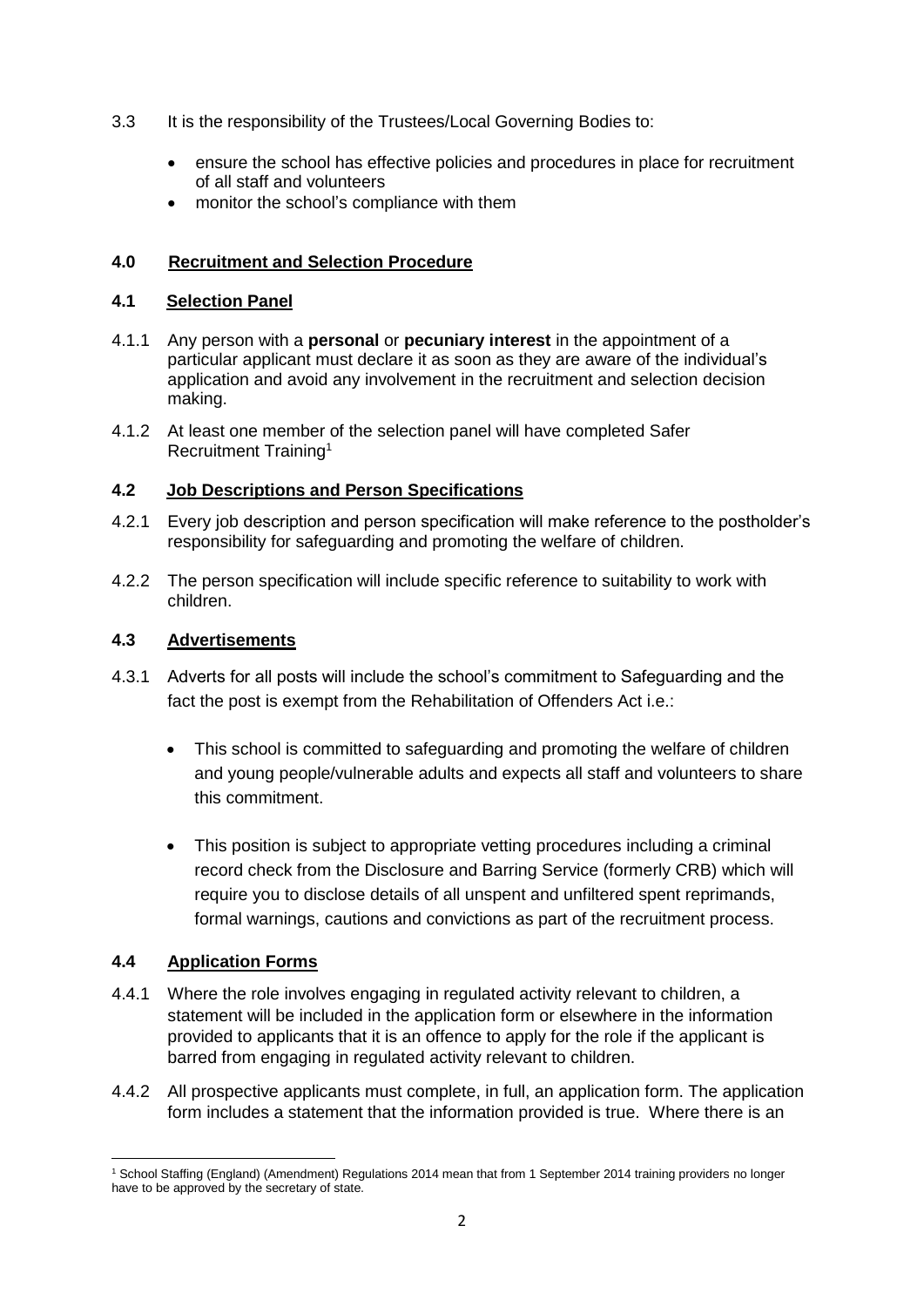electronic signature, the shortlisted candidate should physically sign a hard copy of the application at point of interview. The application form will include the following:

- personal details, current and former names, current address and national insurance number;
- details of the applicants present (or last) employment and reason for leaving;
- full employment history, (since leaving school, including education, employment and voluntary work) including reasons for any gaps in employment;
- qualifications, the awarding body and date of award;
- details of referees/references (see below for further information); and
- a statement of the personal qualities and experience that the applicant believes are relevant to their suitability for the post advertised and how they meet the person specification.
- 4.4.3 CV's or general letters of application will not be accepted.
- 4.4.4 Application forms and supporting information will be scrutinised fully and explored with the applicant where necessary to resolve any discrepancies or anomalies.
- 4.4.5 All applicants will also be provided in the application pack (or with a link to the website) with a copy of the Safer Recruitment policy, the Child Protection/ Safeguarding policy, and policy on the employment of ex-offenders.

# **4.5 Shortlisting**

- 4.5.**1 Shortlisted candidates** will be asked to complete a self-declaration of their criminal record and information that would make them unsuitable to work with children. For example:
	- if they have a criminal history;
	- whether they are included on the barred list;
	- whether they are prohibited from teaching;
	- whether they are prohibited from taking part in the management of an independent school;
	- information about any criminal offences committed in any country in line with the law as applicable in England and Wales, not the law in their country of origin or where they were convicted;
	- if they are known to the police and children's social care;
	- if they have been disqualified from providing childcare and,
	- any relevant overseas information.
- 4.5.2 This information will only be requested from applicants **who have been shortlisted.** The information will not be requested in the application form to decide who should be shortlisted.
- 4.5.3 The purpose of a self-declaration is so that candidates will have the opportunity to share relevant information and allow this to be discussed and considered at interview before the DBS certificate is received.
- 4.5.4 We will
	- ensure that at least two people carry out the shortlisting exercise (it is recommended that those who shortlist carry out the interview for a consistent approach);
	- consider any inconsistencies and look for gaps in employment and reasons given for them; and,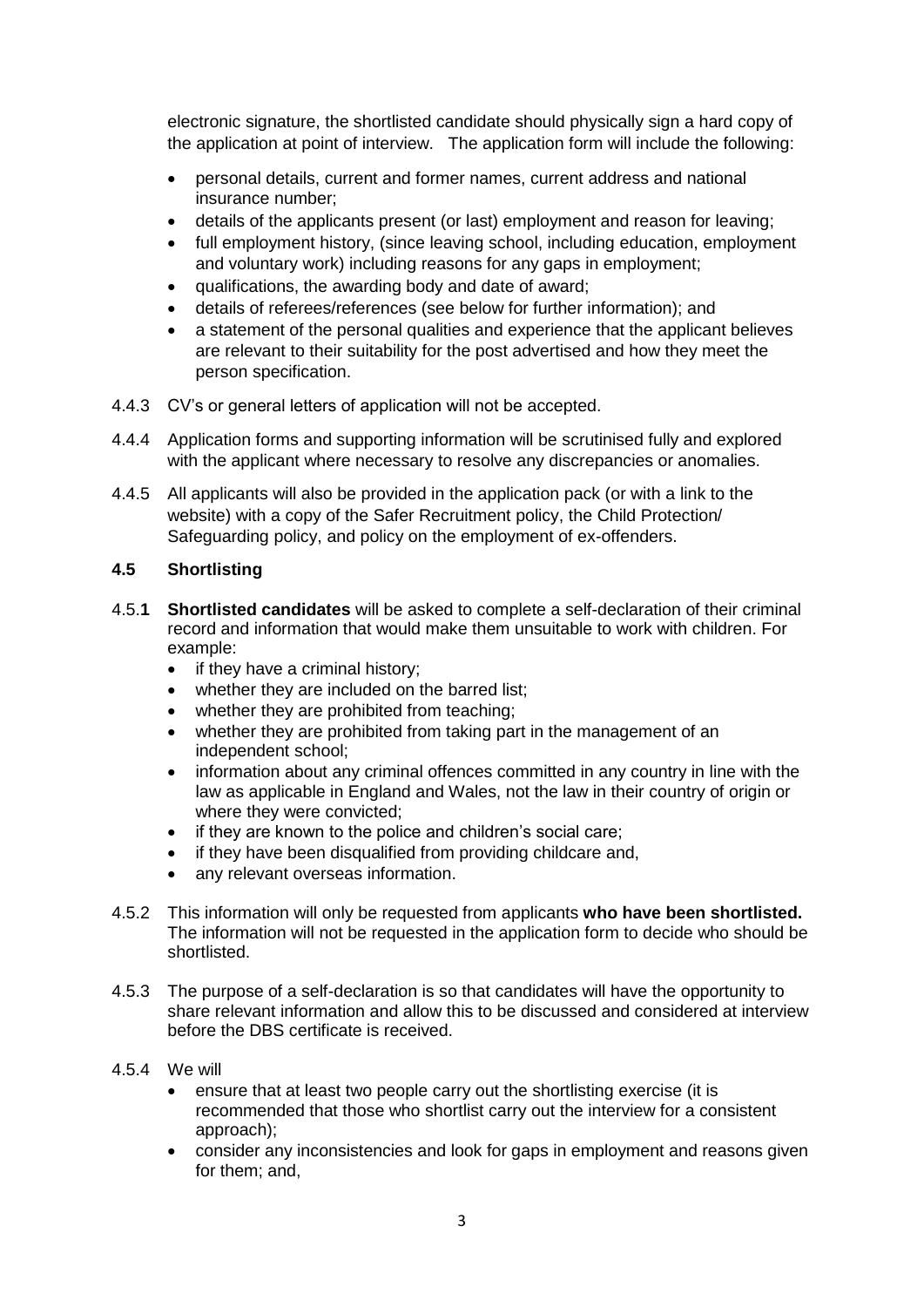• explore all potential concerns.

## **4.6 References**

- 4.6.1 References will always be obtained from the candidate's current employer. Where a candidate is not currently employed, verification of their most recent period of employment and reasons for leaving will be obtained from the school, college, or organisation at which they were last employed.
- 4.6.2 References will include specific questions relating to the role applied for, a candidate's suitability to work with children, any substantiated allegations relating to children and/or any disciplinary action taken in relation to their work or contact with children as a result of which penalties or sanctions have either expired or remain in force.
- 4.6.3 References will also be used to confirm details provided by the applicant in the application form (such as the experience and qualifications claimed by the applicant).
- 4.6.4 References will always be sought and obtained directly from the referee they will not be accepted directly from the applicant.
- 4.6.5 Where necessary, referees will be contacted by telephone or email in order to clarify any anomalies or discrepancies. A detailed written note will be kept of such exchanges.
- 4.6.6 Open references or testimonials will not be accepted, and only written references will be considered.
- 4.6.7 Where electronic references are received we will ensure that they originate from a legitimate source.
- 4.6.8 References will be sought on all shortlisted candidates, including internal ones, and will be obtained before interview so that any issues of concern they raise can be explored further with the referee, and taken up with the candidate at interview. Where it is not possible to obtain references prior to interview because of delay on the part of the referee a reference will be received and scrutinised prior to confirmation of appointment.
- 4.6.9 In all instances where an applicant currently works in a school or educational setting, a reference will **always** be sought from the Headteacher (or Chair of Governors for Headteacher appointments) of that establishment.
- 4.6.10 If a candidate for a position is not currently employed in a school, but has been in their past, we will check with the school, college or local authority at which they were most recently employed, to confirm details of their employment and their reasons for leaving.
- 4.6.11 A minimum of two references will be received and scrutinised.
- 4.6.12 Information provided by the Headteacher for an internal candidate will be considered like a reference for an external candidate.
- 4.6.13 If a panel member knows something factual (i.e. that can be supported by evidence) about a potential candidate that other members may not know, the information will be shared so that the panel itself can decide if it is relevant.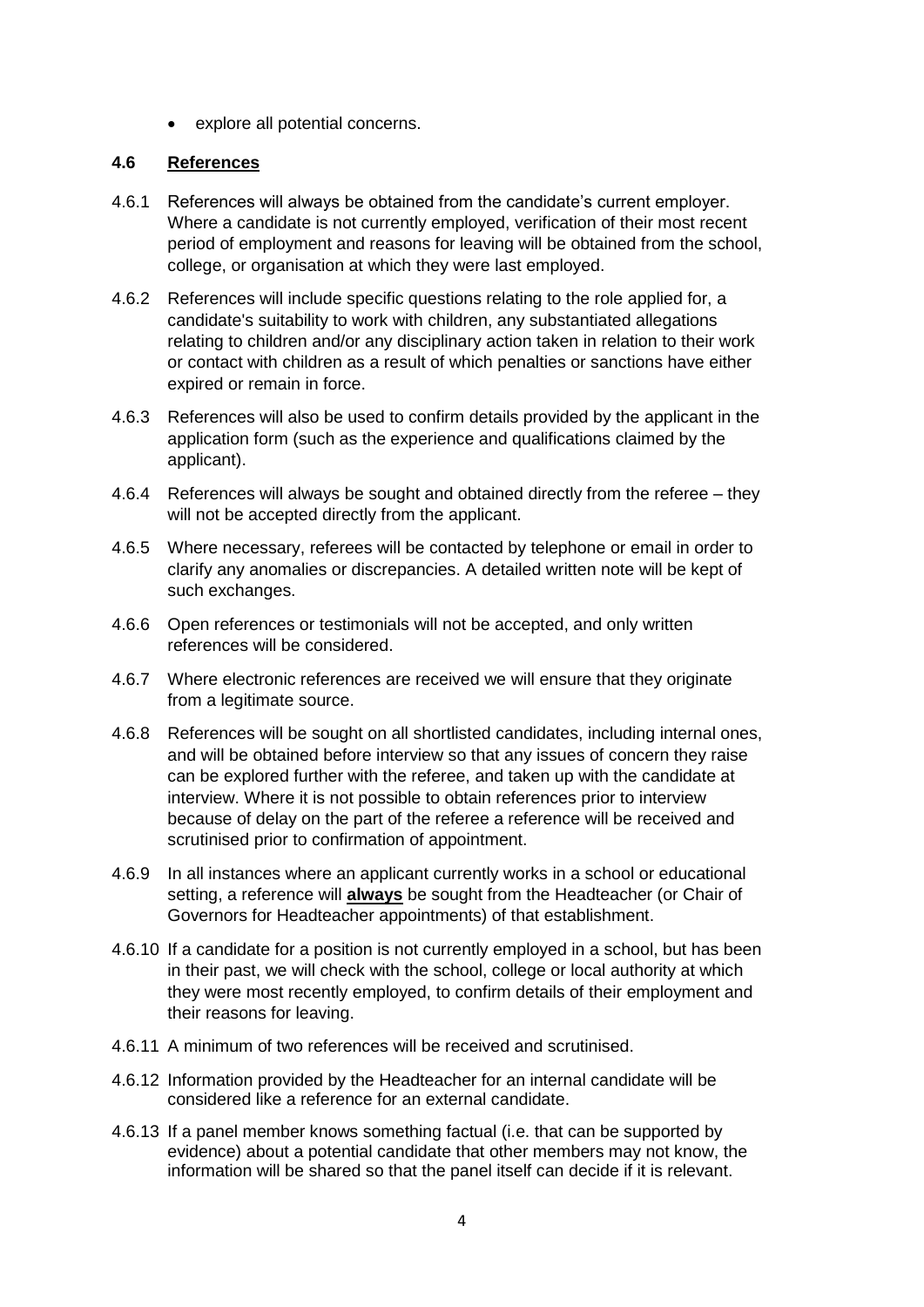4.6.14 Any information about past disciplinary action or allegations should be considered carefully when assessing the applicant's suitability for the post (including information obtained from the DfE Sign-in Teacher Services checks referred to below).

# **4.7 Interviews**

- 4.7.1 Interviews will be required for all shortlisted applicants and will always be conducted face to face. Telephone interviews may be used at the shortlisting stage but will not be a substitute for a face to face interview.
- 4.7.2 Candidates will always be required to;
	- Explain any gaps in employment
	- Explain any anomalies or discrepancies in the information available to the selection panel
	- Declare any information that is likely to appear on a DBS disclosure
	- Demonstrate their attitudes, motives and values for working with children and young people, and their capacity to safeguard and protect the welfare of children and young people
	- Bring with them evidence of their identity (photographic), address and qualifications. Original documents only will be accepted, and photocopies will be taken. Unsuccessful applicant's documents (copies) will be destroyed.
- 4.7.3 Pupils/students may be involved in the recruitment process in a meaningful way. Observing short listed candidates and appropriately supervised interaction with pupils/students is common and recognised as good practice.
- 4.7.4 All information considered in decision making will be clearly recorded along with decisions made.

## **5.0 Making the Offer of Appointment**

5.1 An offer of appointment to a successful candidate, including one who has lived or worked overseas, is conditional upon satisfactory completion of the following preemployment checks.

The Appointing Officer will;

- verify a candidate's identity, following the DBS identity checking guidelines [https://www.gov.uk/government/publications/dbs-identity-checking-guidelines/id](https://www.gov.uk/government/publications/dbs-identity-checking-guidelines/id-checking-guidelines-for-dbs-check-applications)[checking-guidelines-for-dbs-check-applications.](https://www.gov.uk/government/publications/dbs-identity-checking-guidelines/id-checking-guidelines-for-dbs-check-applications) It is important to be sure that the person is who they claim to be, this includes being aware of the potential for individuals changing their name. Best practice is checking the name on their birth certificate, where this is available.
- obtain a certificate for an enhanced DBS check with barred list information where the person will be engaging in regulated activity. Note that when using the DBS update service you still need to obtain the original physical certificate
- obtain a separate barred list check if an individual will start work in regulated activity before the DBS certificate is available;
- check that a candidate to be employed as a teacher, or to carry out 'teaching' work, is not subject to a prohibition order issued by the Secretary of State, using the DfE Sign-in Teacher Services website (formerly called 'Employer Access Online');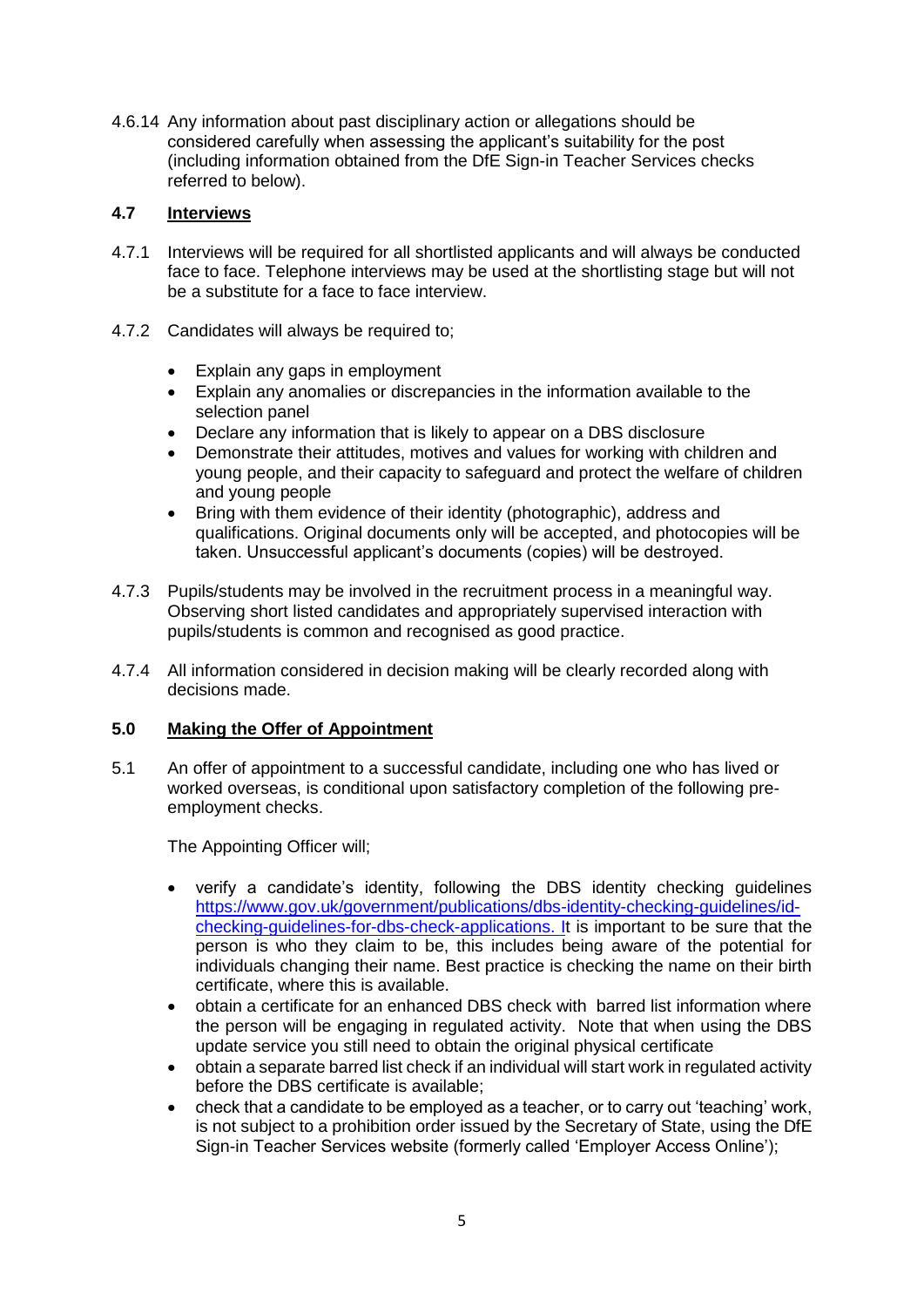- check that a candidate to be employed in a management position within an academy is not prohibited from doing so (a section 128 direction), using the DfE Sign-in Teacher Services website. Individuals taking part in 'management" may include individuals who are members of proprietor bodies (including governors if the governing body is the proprietor body for the school), and such staff positions as follows: headteacher, any teaching positions on the senior leadership team, and any teaching positions which carry a department headship. Whether other individuals such as teachers with additional responsibilities could be prohibited from 'taking part in management' depends on the facts of each case;
- verify the candidate's mental and physical fitness to carry out their work responsibilities – PEAQ or Assessment of Fitness to Work;
- conduct other checks related to the requirements of the role e.g. driving licence or valid insurance;
- verify the person's right to work in the UK;
- if a person has lived, or worked outside the UK make any further appropriate checks (see para 16 below);
- verify professional qualifications, by requesting certificates of evidence as appropriate;
- for staff who work in childcare provision or who are directly concerned with the management of such provision we will ensure that appropriate checks are carried out to ensure that individuals are not disqualified under the Childcare (Disqualification) Regulations 2009 by requiring signature on a declaration form.

## **5.2 DBS Certificate**

5.2.1 A DBS certificate will be obtained from the candidate before or as soon as practicable after appointment. If the applicant has subscribed to it and gives permission, we may undertake an online update check through the DBS Update Service.

Before using the Update Service, we will:

- a. obtain consent from the applicant to do so;
- b. confirm the certificate matches the individual's identity; and
- c. examine the original certificate to ensure that it is for the appropriate workforce and level of check, e.g. enhanced certificate/enhanced including barred list information.
- 5.2.2 Where we allow an individual to start work before a DBS is available, we will always ensure that the individual is appropriately supervised at all times and that all other checks, including a separate barred list check, have been completed.

#### **6.0 Agency and Third-Party Staff**

- 6.1 We will obtain written notification from any agency, or third-party organisation we use that the organisation has carried out the checks on an individual who will be working at the school that we would otherwise perform. This will include, as necessary, a barred list check prior to appointing that individual. We will also check that the person presenting themselves for work is the same person on whom the checks have been made.
- 6.2 Where the agency or organisation has obtained an enhanced DBS certificate before the person is due to begin work at the school or college, which has disclosed any matter or information, or any information was provided to the employment business, we will obtain a copy of the certificate from the agency.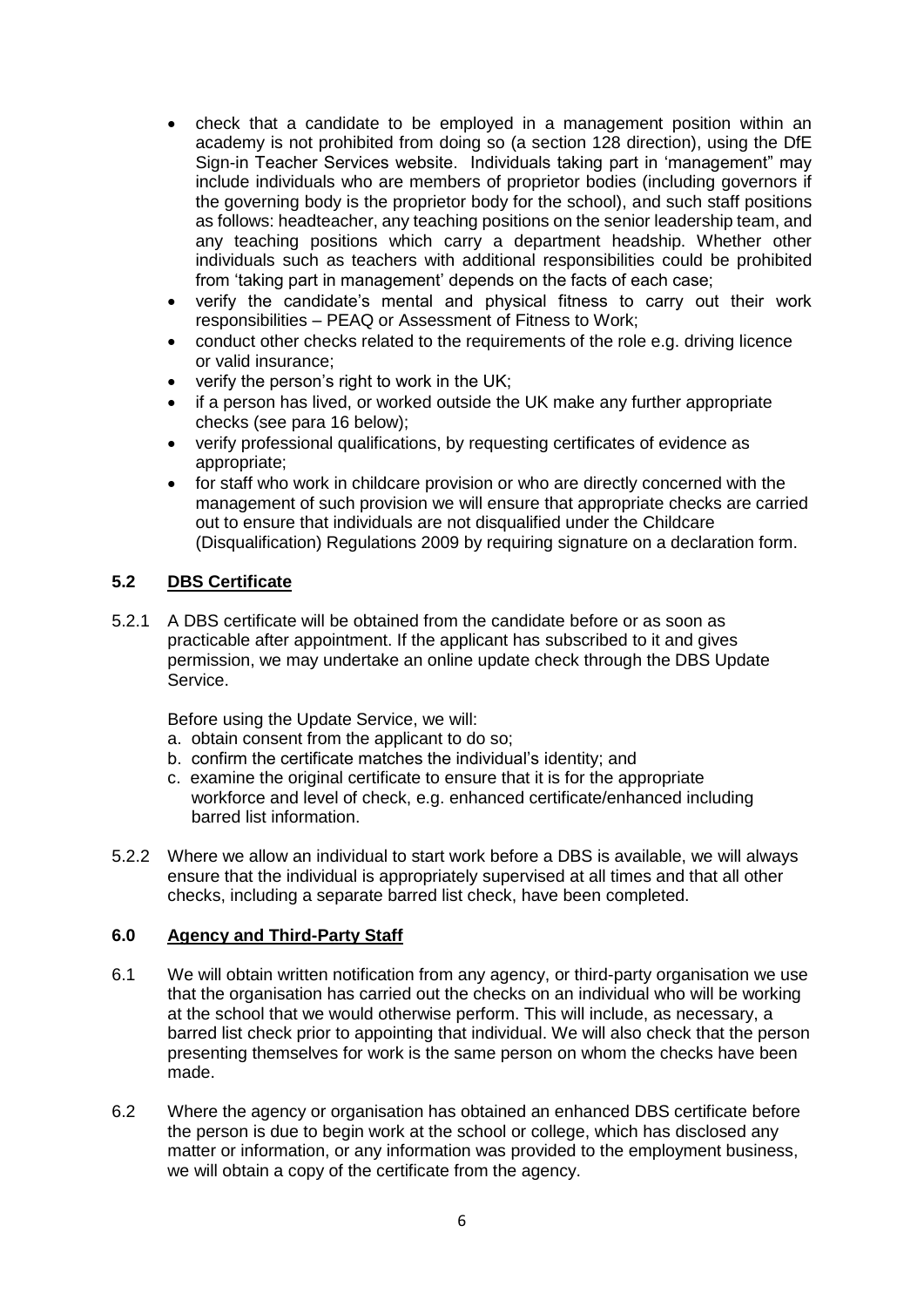# **7.0 Volunteers**

- 7.1 We will obtain an enhanced DBS check (which should include children's barred list information) for all volunteers who are working in regulated activity with children, i.e. where they are unsupervised and teach or look after children regularly, or provide personal care on a one-off basis.
- 7.2 We will prevent people who pose a risk of harm from working with children by adhering to statutory responsibilities to check staff who work with children, taking proportionate decisions on whether to ask for any checks beyond what is required; and ensuring volunteers are appropriately supervised. Under no circumstances will we allow a volunteer in respect of whom no checks have been obtained to be left unsupervised or allowed to work in regulated activity.
- 7.3 If we engage volunteers we will adopt the same recruitment measures as we would for paid staff. Where the volunteering role will be a one-off such as accompanying teachers and pupils on a day outing or helping at a school fete, such measures may be unnecessary provided that the person is not to be left alone and unsupervised in charge of children.
- 7.4 We will undertake a risk assessment and use our professional judgement and experience when deciding whether to obtain an enhanced DBS certificate for any volunteer not engaging in regulated activity. In doing so we will consider:
	- the nature of the work with children:
	- what we know about the volunteer, including formal or informal information offered by staff, parents and other volunteers;
	- whether the volunteer has other employment or undertakes voluntary activities where referees can advise on suitability;
	- whether the role is eligible for an enhanced DBS check:

Details of the risk assessment will be recorded.

## **8.0 Governors (including local governing board members in an academy trust)**

- 8.1 All Governors in maintained schools and any local governing board members in an academy trust must have an Enhanced DBS check. Any Governors who volunteer in our establishment will be treated on the same basis as other volunteers, that is, an Enhanced DBS check with a barred list check if they are to be engaged in regulated activity.
- 8.2 Following the stipulation in Keeping Children Safe in Education, we will also use the DfE Sign-in Teacher Services website to check if any person we propose to recruit as a governor (and any existing governor) is subject to a section 128 direction.

# **9.0 Proprietors of Academies (Trustees/ Members)**

- 9.1 All Trustees/Members of the academy trust will have an enhanced DBS check. Checks will also be undertaken to confirm identity and if the individual lives or has lived outside of the UK, any such other checks as considered appropriate.
- 9.2 We will also ensure that any Trustee/ Member is not subject to a section 128 direction that would prevent them from taking part in the management of an academy (as detailed in para 5.1 above).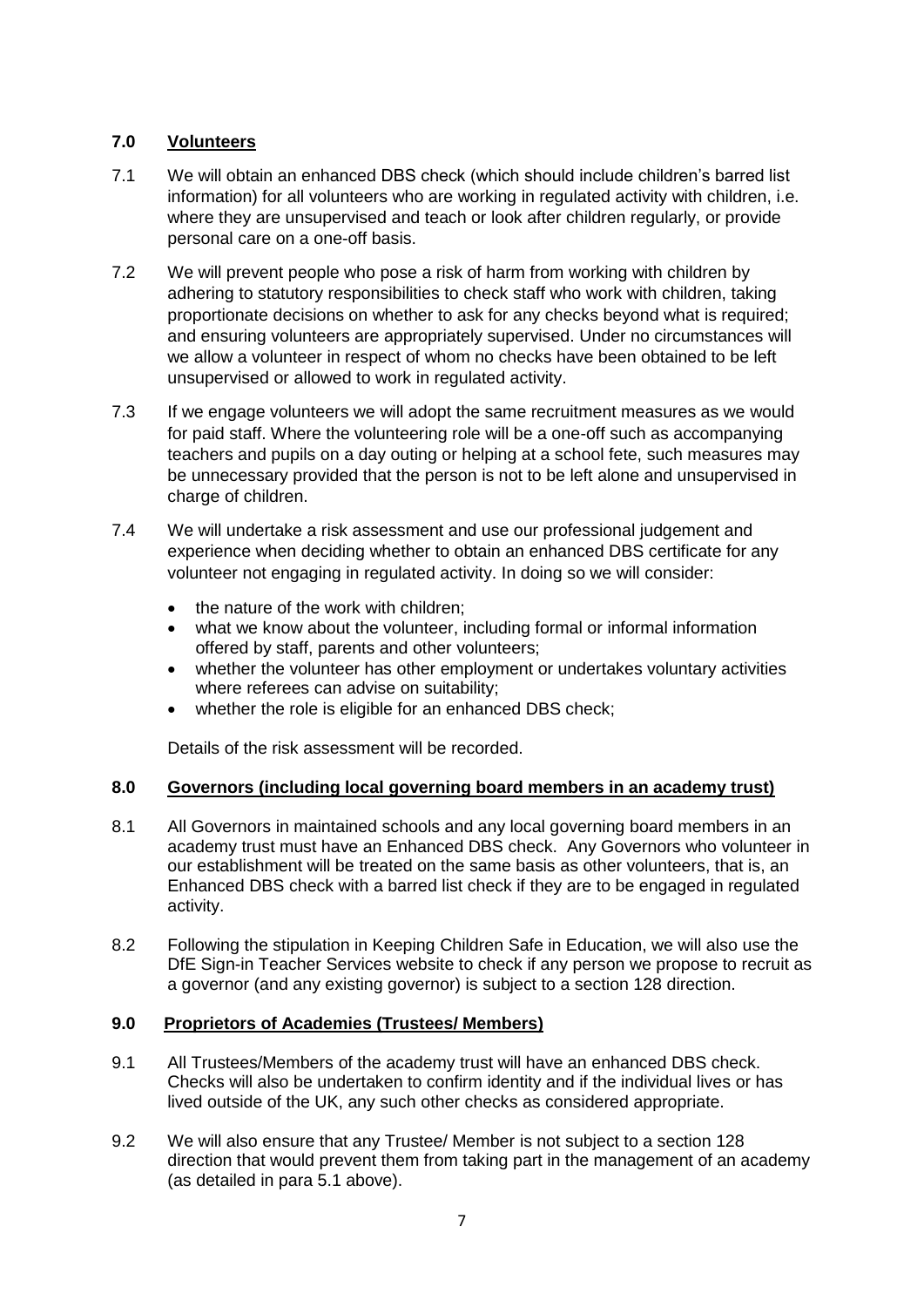# **10.0 Contractors**

- 10.1 Where we use contractors to provide services, we will set out our safeguarding requirements in the contract between the organisation and the school.
- 10.2 We will ensure that any contractor, or any employee of the contractor, who is to work at the school has been subject to the appropriate level of DBS check. Contractors engaging in regulated activity will require an enhanced DBS certificate (including barred list information). For all other contractors who are not engaging in regulated activity, but whose work provides them with an opportunity for contact with children, an enhanced DBS check (not including barred list information) will be required.
- 10.3 Under no circumstances will a contractor in respect of whom no checks have been obtained be allowed to work unsupervised or engage in regulated activity.
- 10.4 We will always check the identity of contractors and their staff on arrival at school.

## **11.0 Visitors**

- 11.1 We will check identification of professional visitors upon their arrival to school and ensure that they sign in and out of the building. Where applicable, we will check that the visitor has the appropriate level of DBS check.
- 11.2 We will use our professional judgment about the need to escort or supervise visitors on school site.
- 11.3 Whilst external organisations can provide a varied and useful range of information, resources and speakers that can help schools and colleges enrich children's education, careful consideration will be given to the suitability of any external organisations.

## **12.0 Alternative Provision**

12.1 If we place a pupil with an alternative provision provider, we continue to be responsible for the safeguarding of that pupil, and therefore need to be satisfied that the provider meets the needs of the pupil. We will obtain written confirmation from the alternative provider that appropriate safeguarding checks have been carried out on individuals working at the establishment, i.e. those checks that we would otherwise perform in respect of our own staff.

# **13.0 Induction**

13.1 All new employees will be given an induction programme which will include systems within the school which support safeguarding.

This includes (but is not limited to):

- the child protection/ safeguarding policy which should amongst other things also include the policy and procedures to deal with peer on peer abuse
- the behaviour policy which should include measures to prevent bullying, including cyberbullying, prejudice-based and discriminatory bullying
- the staff behaviour policy (sometimes called a code of conduct)
- the safeguarding response to children who go missing from education
- the role and identity of the designated safeguarding lead (and any deputies).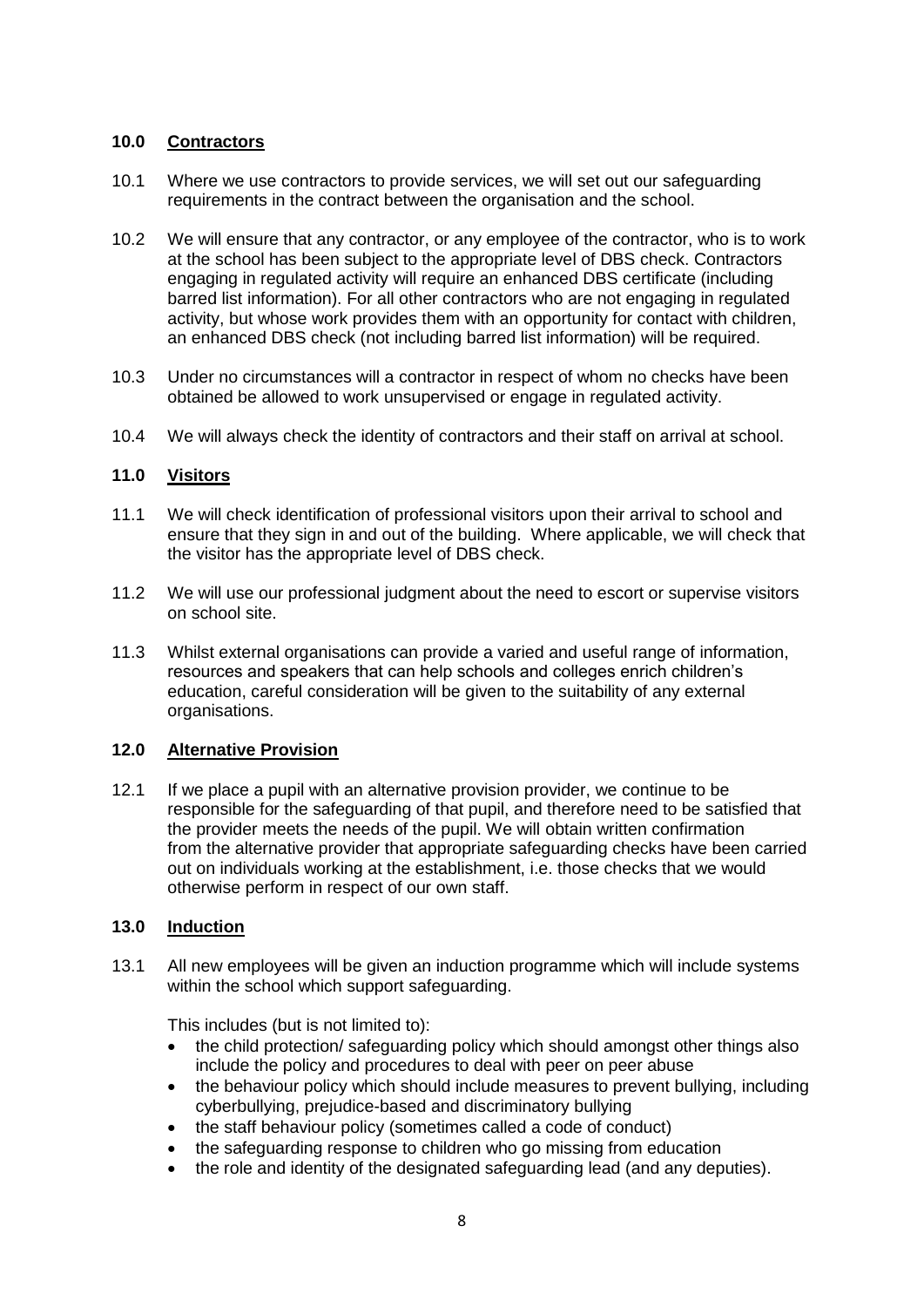- 13.2 All staff members will also receive appropriate child protection training which is regularly updated.
- 13.3 All staff will be required as part of their induction to read and understand at least part one of Keeping Children Safe in Education 2021 statutory guidance.

# **14.0 Single Central Record**

- 14.1 A single centralised record is kept in accordance with the DfE requirements. This is kept up to date by the CFO and Bursars and is retained securely by each school. It contains the details of the following;
	- all staff (including supply staff, teacher trainees on salaried routes and agency and third party supply staff, even if they work for one day) who work at the school
	- regular volunteers who are engaged in regulated activity
	- governors
	- all members of the proprietor body, i.e. members and trustees of the academy trust.
- 14.2 The information recorded on these individuals is whether or not the following checks have been carried out or certificates obtained, and the date on which the checks were completed:
	- an identity check;
	- a barred list check;
	- an Enhanced DBS check requested/ certificate provided:
	- a prohibition from teaching check;
	- a S128 check (where applicable see above);
	- further checks on people living or working outside the UK (see below);
	- a check of professional qualifications, where required:
	- a check to establish the person's right to work in the United Kingdom;
	- childcare disqualification declaration, where relevant
- 14.3 For supply staff, we will also include whether written confirmation (and the date) that the employment business supplying the member of supply staff has carried out the relevant checks and obtained the appropriate certificates.
- 14.4 A designated Governor will be responsible for auditing the Single Central Record and reporting their findings to the full Governing Body at least annually.

#### **15.0 Record Retention**

- 15.1 Copies of DBS certificates will not be retained as this is not a requirement of the duty to maintain the Single Central Record.
- 15.2 A copy of the other documents used to verify the successful candidate's identity, right to work and required qualifications will be kept for the personnel file.
- 15.3 Interview notes on unsuccessful applicants will be retained for a period of 6 months after which they will be destroyed.